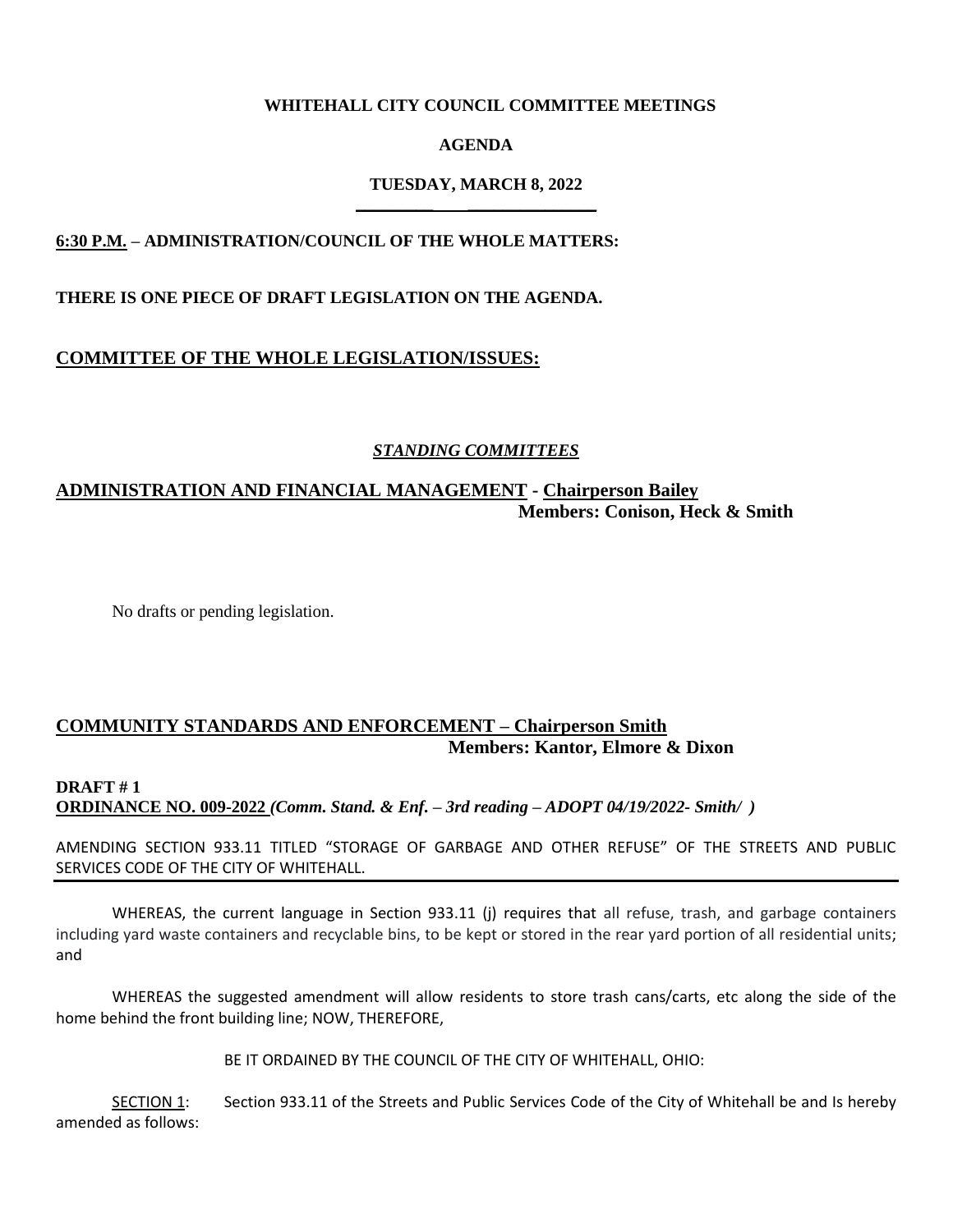## **902.18 CONSTRUCTION, RELOCATION AND RESTORATION**

\* \* \*

#### **933.11 STORAGE OF GARBAGE AND OTHER REFUSE.**

 (a) All garbage shall be kept in rust-resistant containers with handles, in durable garbage bags designed for storage of garbage and securely fastened, or in other containers which are constructed in such a way as to securely hold the garbage intact. Containers shall be watertight, nonabsorbent, easily washable, and must be covered with tight fitting lids.

(b) Where practicable, all garbage shall be drained of liquids and wrapped in papers.

 (c) Such containers shall be of a size acceptable to the authorized waste hauler for the City with lids and handles to hold all garbage that accumulates between collections.

(d) All containers shall be washed and treated with disinfectant as often as necessary to prevent odors and insects.

 (e) No householder or commercial operator shall permit the accumulation of any garbage or other refuse unless it is kept upon their property in covered containers approved by the Director of Public Service.

 (f) All other refuse shall be stored in reasonably tight and substantial containers that are easy to handle. Such containers shall be of adequate capacity and provided in sufficient number to hold all other refuse that accumulates between collections.

 (g) Boxes, papers, tree cuttings and odd articles shall be crushed and bundled in lengths not to exceed three feet and shall not exceed fifty pounds in weight.

 (h) Cans containing refuse, trash, garbage, yard waste presented for curbside collection, recycling in approved containers and bulk items shall not be placed in front of any residential unit prior to sundown on the day which precedes the regular residential curb pickup. The only exception to this is during the City's designated annual spring clean-up period.

 (i) Refuse, trash and garbage cans, including yard waste and recyclable bins, shall be removed from the front of the residential unit no later than sundown of the day on which the collection is made.

 (j) All refuse, trash, and garbage containers including yard waste containers and recyclable bins, shall be kept or stored in the rear yard portion behind **the front building line** of all residential units. No debris, refuse, trash, or garbage cans shall be kept in front of, or at the side of, any residential unit.

 (k) In all commercial districts, all trash and refuse containers shall be stored and screened in accordance with Section **[1125.17](https://codelibrary.amlegal.com/codes/whitehall/latest/whitehall_oh/0-0-0-18510#1125_17)** of the Codified Ordinances, (Storage of Garbage in Commercial and Industrial Districts). (Ord. 122-07. Passed 12-18-07.)

\* \* \*

SECTION 2: That this Ordinance shall go into full force and effect at the earliest date permitted by law.

Requested by: Zach Woodruff, City Administrator Approved as to form: Michael T. Bivens, City Attorney MTB 3/8/2022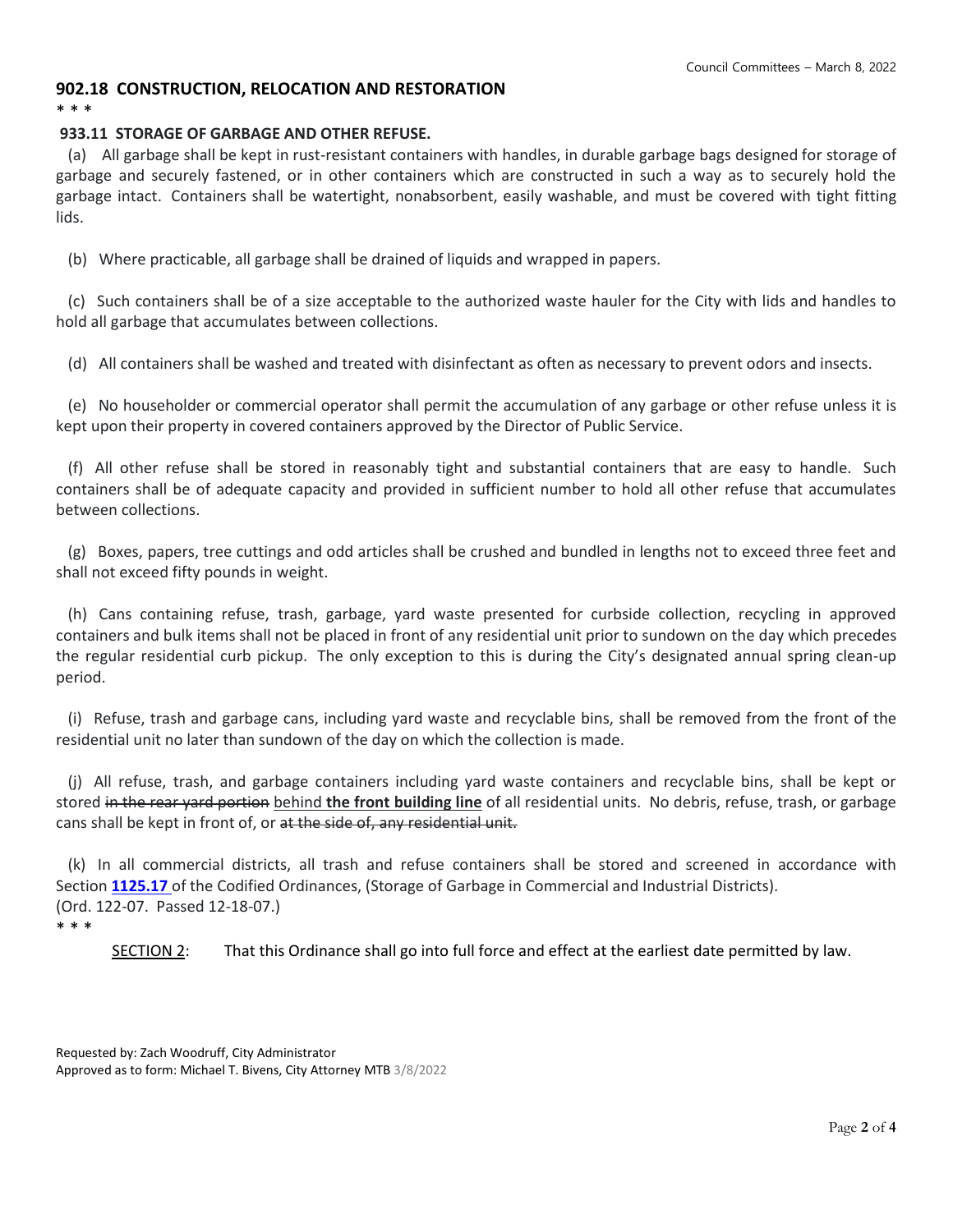# **COMMUNITY AND ELDER ADVOCACY – Chairperson Dixon Members: Bailey, Heck & Smith**

No drafts or pending legislation.

# **ECONOMIC DEVELOPMENT – Chairperson Kantor Members: Conison, Elmore & Smith**

No drafts or pending legislation.

# **INFRASTRUCTURE, MAINTENANCE AND SERVICES – Chairperson Conison Members: Bailey, Kantor & Dixon**

### **SECOND READING:**

RESOLUTION NO. 011-2022 *(Infra. Maint. & Srvs – 3rd reading – ADOPT 04/05/2022- Conison/Kantor)* DESIGNATING A PORTION OF VARIOUS PARCELS ALONG BROAD STREET AND HAMILTON ROAD AS CITY OF WHITEHALL PERMANENT AND TEMPORARY RIGHT-OF-WAY, AS SHOWN AND DESCRIBED IN THE ATTACHED EXHIBIT AND LABELED AS WD'S AND T'S.

**PUBLIC SAFETY – Chairperson Elmore Members: Bailey, Heck & Dixon**

#### **SECOND READING:**

ORDINANCE NO. 007-2022 *(Comm. Stand. & Enf. – 3rd reading – ADOPT 04/05/2022- Elmore/Dixon)* VOIDING AND RESCINDING CHAPTER 707 OF THE CODIFIED ORDINANCES OF THE CITY OF WHITEHALL TITLED "AMUSEMENT DEVICES".

ORDINANCE NO. 008-2022 *(Comm. Of the Whole – 3rd reading – ADOPT 04/05/2022-Elmore/Bailey)* AUTHORIZING AND APPROVING THE AMENDMENT OF THE CODIFIED ORDINANCES TITLED" FRINGE BENEFIT ENTITLEMENT", 161.24(B).